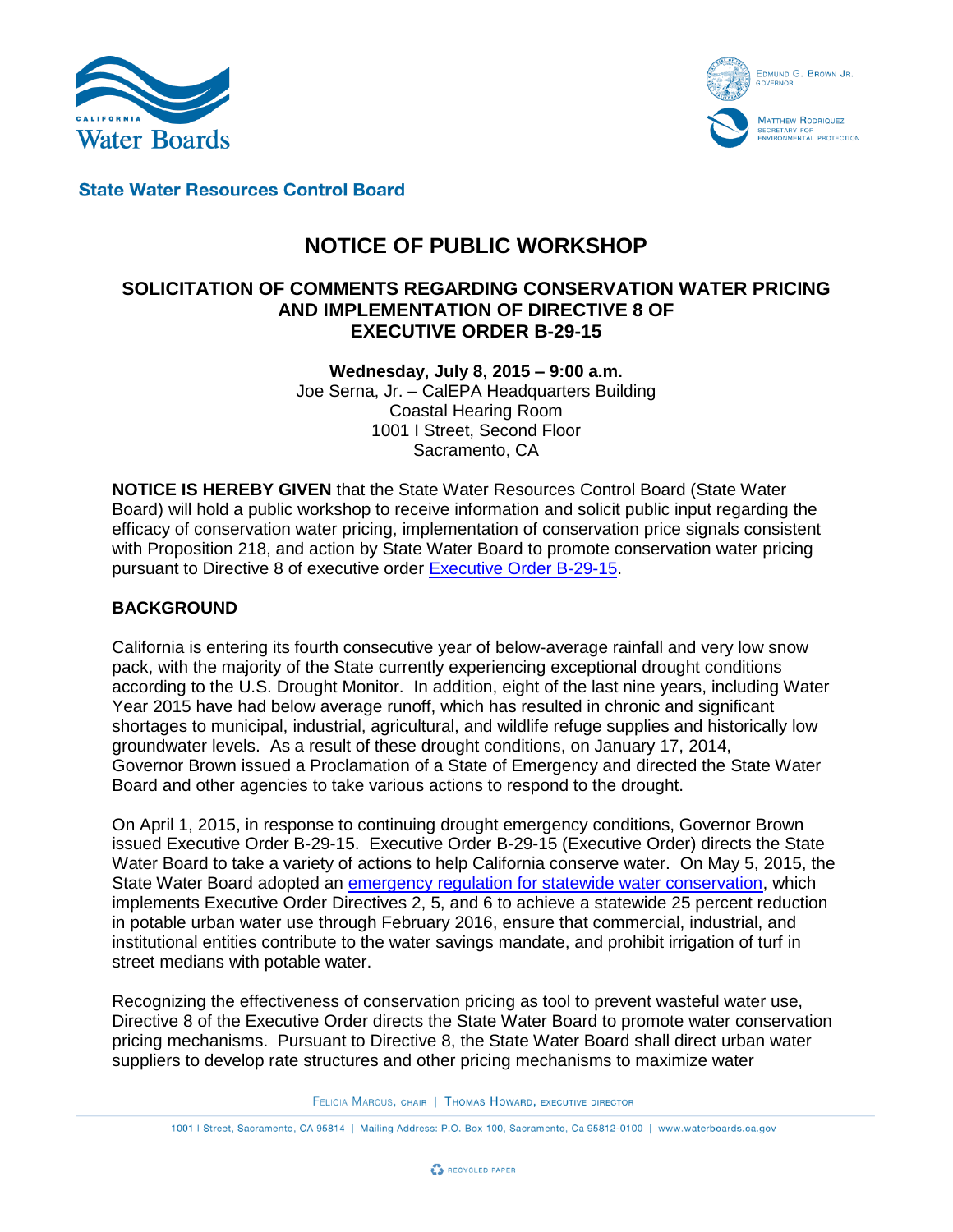conservation consistent with statewide water use restrictions. The specific form of that direction is left to the discretion of the State Water Board.

Effective water pricing can reduce demand by providing an economic incentive for consumers to conserve water. Many water suppliers have established rate structures and pricing mechanisms to incentivize water conservation, however, as with other conservation measures, additional opportunities to increase water savings remain.

Nevertheless, rate-setting is a complex undertaking that involves numerous local determinations. Conservation water pricing must be carefully tailored to local circumstances to be effective. Moreover, water suppliers must carefully construct and document their rate structures to comply with the constitutional limitations of Proposition 218, as demonstrated recently by the Fourth District Court of Appeal, Division Three's opinion in *Capistrano Taxpayers Association, Inc. v. City of San Juan Capistrano* (G048969).

## **ISSUES FOR DISCUSSION AT WORKSHOP**

The State Water Board is interested in hearing from state agencies, water suppliers, and other stakeholders on the financial, technical, political, and legal challenges associated with changing rates, surcharges, and other fees.

The State Water Board is specifically interested in receiving input on the following questions:

- 1. What actions should the State Water Board take to support the development of conservation pricing by water suppliers that have not yet developed conservation rate structures and pricing mechanisms?
- 2. What actions should the State Water Board take to support water suppliers that have already developed conservation rate structures and pricing mechanisms to improve their effectiveness?
- 3. What actions can the State Water Board take to assist water suppliers in demonstrating that existing rate structures harmonize competing legal authorities associated with water rates?

The State Water Board is generally interested in receiving information on the efficacy of conservation pricing and proposals for how conservation price signals can be improved consistent with Proposition 218.

#### **SUBMISSION OF WRITTEN COMMENTS**

The workshop is an opportunity for interested persons to provide input to the State Water Board regarding the issues described above. The State Water Board encourages interested persons to submit their comments in writing. Comment letters should be submitted by **12 noon, Wednesday, July 1, 2015**.

For submittals less than 15 megabytes in total size, interested persons should email the submittal to Jeanine Townsend, Clerk to the Board, at: [commentletters@waterboards.ca.gov](mailto:commentletters@waterboards.ca.gov) Please indicate in the subject line: **"Comment Letter: Conservation Pricing"**.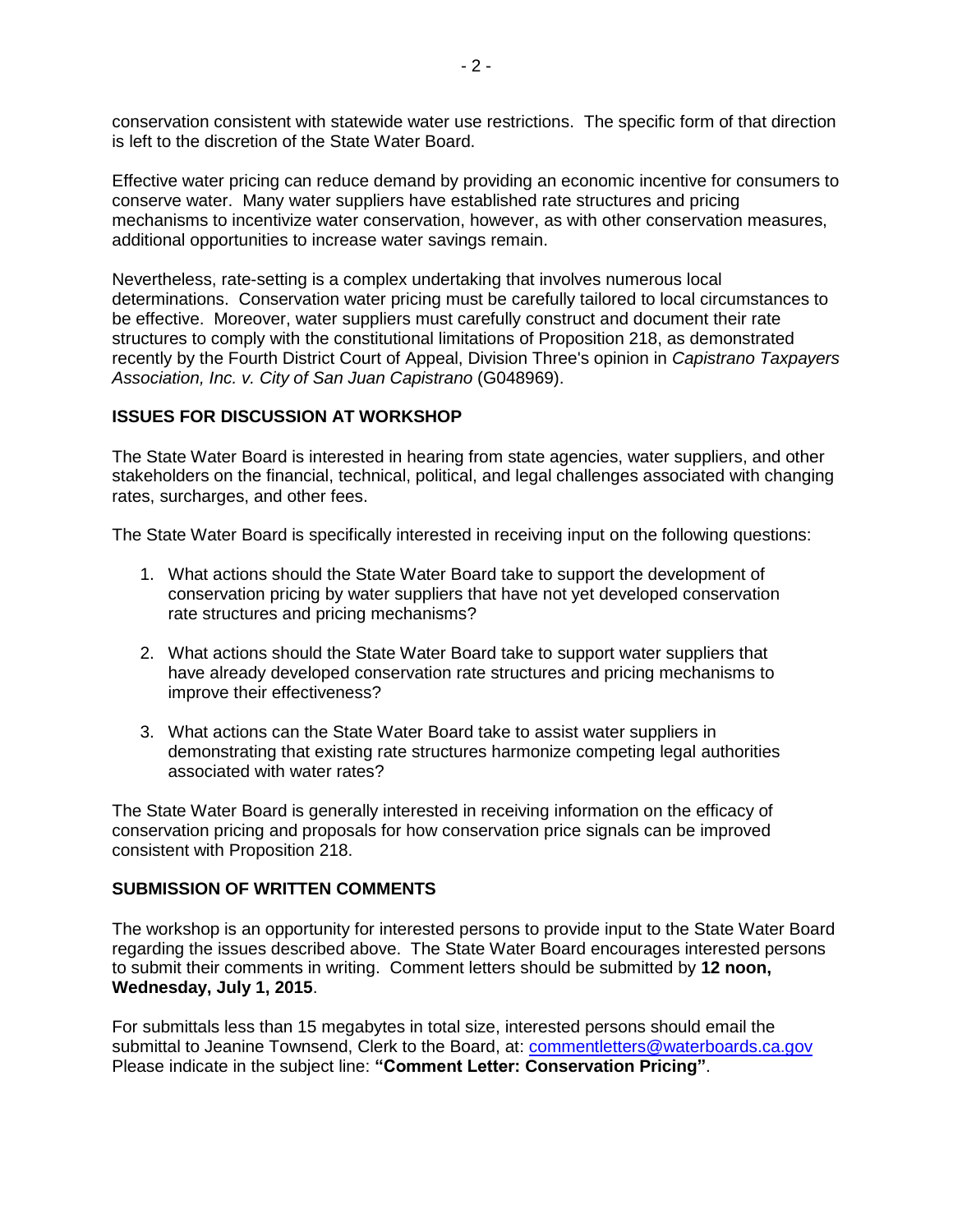For submittals more than 15 megabytes in total size, interested persons should (1) email a summary of their written information to Jeanine Townsend, Clerk to the Board, at [commentletters@waterboards.ca.gov;](mailto:commentletters@waterboards.ca.gov) and (2) mail or hand deliver any additional information on a CD/DVD. For emails and other correspondence, please indicate in the subject line: **"Comment Letter: Conservation Pricing"**.

Mail should be postmarked by the comment deadline indicated above and addressed as follows:

Jeanine Townsend, Clerk to the Board State Water Resources Control Board 1001 I Street, 24th Floor Sacramento, CA 95814

Hand deliveries should be delivered by the comment deadline indicated above to the following address:

> Jeanine Townsend, Clerk to the Board State Water Resources Control Board Joe Serna, Jr.-CalEPA Headquarters Building 1001 I Street, 24th Floor, Sacramento, CA

Interested persons with hand deliveries must check in with the Visitor and Environmental Services Center on the first floor of the Joe Serna, Jr.-CalEPA Headquarters Building who will contact State Water Board staff to pick up any hand deliveries. Couriers delivering comments must check in with lobby security and have them contact Ms. Townsend at (916) 341-5600.

### **PROCEDURAL MATTERS**

While a quorum of the State Water Board may be present, the State Water Board will not take formal action at the workshop. There will be no sworn testimony or cross-examination of participants, but the State Water Board and its staff may ask clarifying questions.

The workshop is an opportunity for interested persons to provide input to the State Water Board relative to the issues for discussion at the workshop. At the workshop, participants will be given an opportunity to summarize and supplement any written comments with oral presentations. To ensure a productive and efficient workshop, oral presentations will be limited to five minutes or otherwise at the discretion of the Chair of the State Water Board.

Participants with common interests are encouraged to coordinate and provide oral presentations as a group. For those participants wishing to organize and present comments as a group, please contact Jessica Bean by Wednesday, June 24, 2015 at (916) 341-5334 to ensure that adequate time is allotted.

#### **WEBCAST OF WORKSHOP**

A broadcast of the meeting will be available at: <http://www.calepa.ca.gov/broadcast/>

## **TRAVEL, ACCESSIBILITY, AND SECURITY**

Information regarding travel to the Joe Serna, Jr.-CalEPA Headquarters Building is available at: <http://www.calepa.ca.gov/EPAbldg/location.htm>